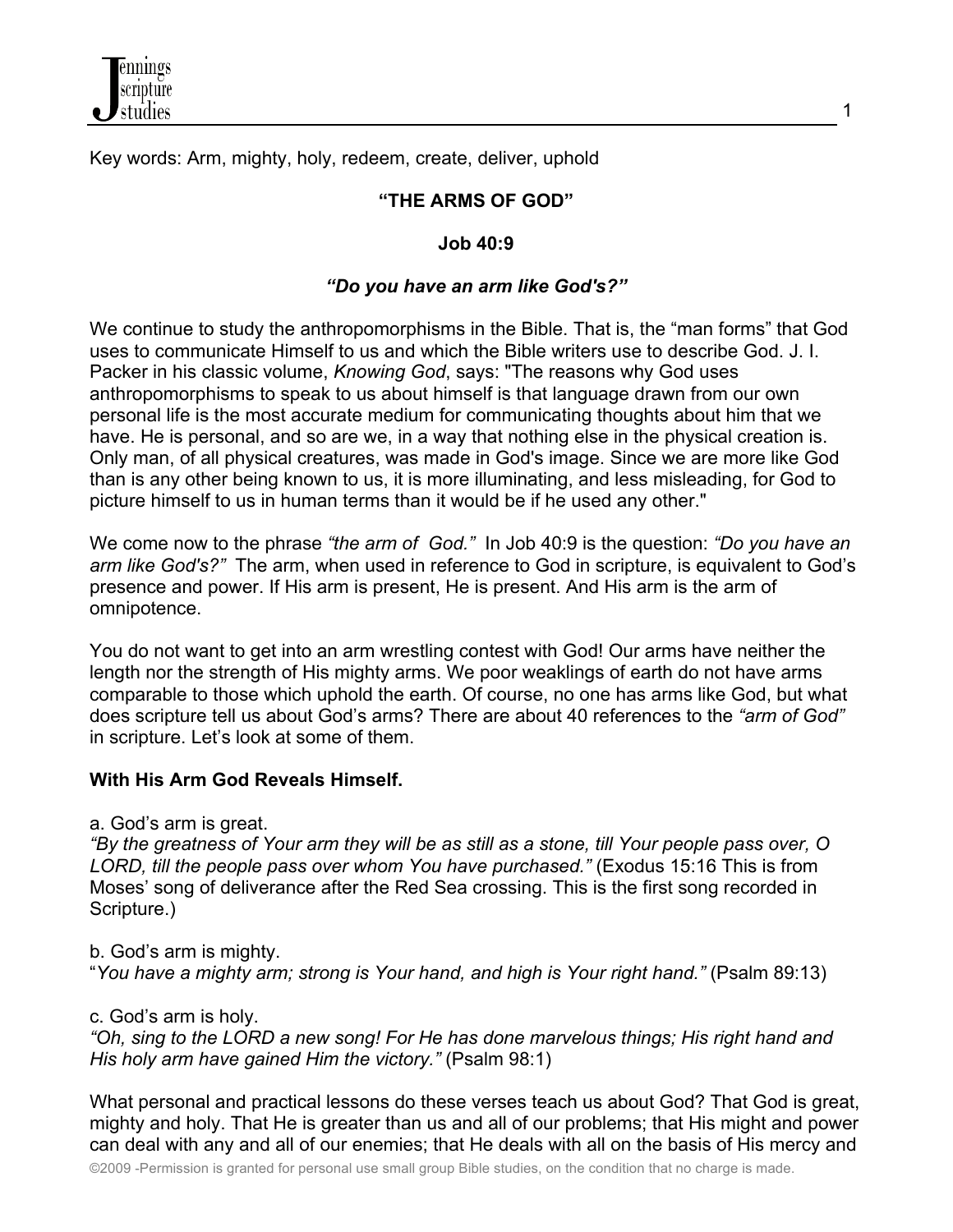

justice because He is holy. Therefore, a person is a fool who chooses to rely upon the arms of flesh when he can lean upon the arms of the Almighty.

> "What a fellowship, what a joy divine, Leaning on the everlasting arms; What blessedness, what a peace is mine, Leaning on the everlasting arms."

#### **With His Arm God Delivered His People.**

In the following scriptures the term "*stretched our arm"* is used to communicate to God's suffering people that He hears their cries, sees their predicament and has come to their aid as He did for His people in Egyptian slavery:

Exodus 6:6 – *"I am the LORD; I will bring you out from under the burdens of the Egyptians, I will rescue you from their bondage, and I will redeem you with an outstretched arm and with great judgments."*

Deut. 5:15 – *"And remember that you were a slave in the land of Egypt, and the LORD your God brought you out from there by a mighty hand and by an outstretched arm…"*

Deut. 7:18,19 – *"But you shall remember well what the LORD your God did to Pharaoh and to all Egypt: the great trials which your eyes saw, the signs and the wonders, the mighty hand and the outstretched arm, by which the LORD your God brought you out."*

Deut. 26:8 – *"So the LORD brought us out of Egypt with a mighty hand and with an outstretched arm, with great terror and with signs and wonders."*

#### **With His arm God redeemed Israel.**

*"You have with Your arm redeemed Your people, the sons of Jacob and Joseph. Selah."* Ps. 77:15. Also see Deut. 4:34 & 9:29; I Kings 8:42; 2 Chron. 6:32; Psalm 136:12; Jeremiah 32:21) Psalm 77:15 is the testimony of all of God's people.

C. H. Spurgeon, commenting on this verse says, "All Israel were brought out of Egypt by a display of divine power, which is here described not to the hand but to the arm of the Lord, because it was the fullness of his might." (The Treasury of David, Psalm 77:15)

By the extension and exertion of His mighty arm, His power is displayed in intervention and deliverance of His people. By His outstretched arms on the cross, Jesus purchased our redemption.

"Leaning, leaning, safe and secure from all alarms; Leaning, leaning, leaning on the everlasting arms."

# **With His Arm God Fashioned The Universe.**

*"I have made the earth, the man and the beast that are on the ground, by My great power and by My outstretched arm…."* (Jeremiah 27:5)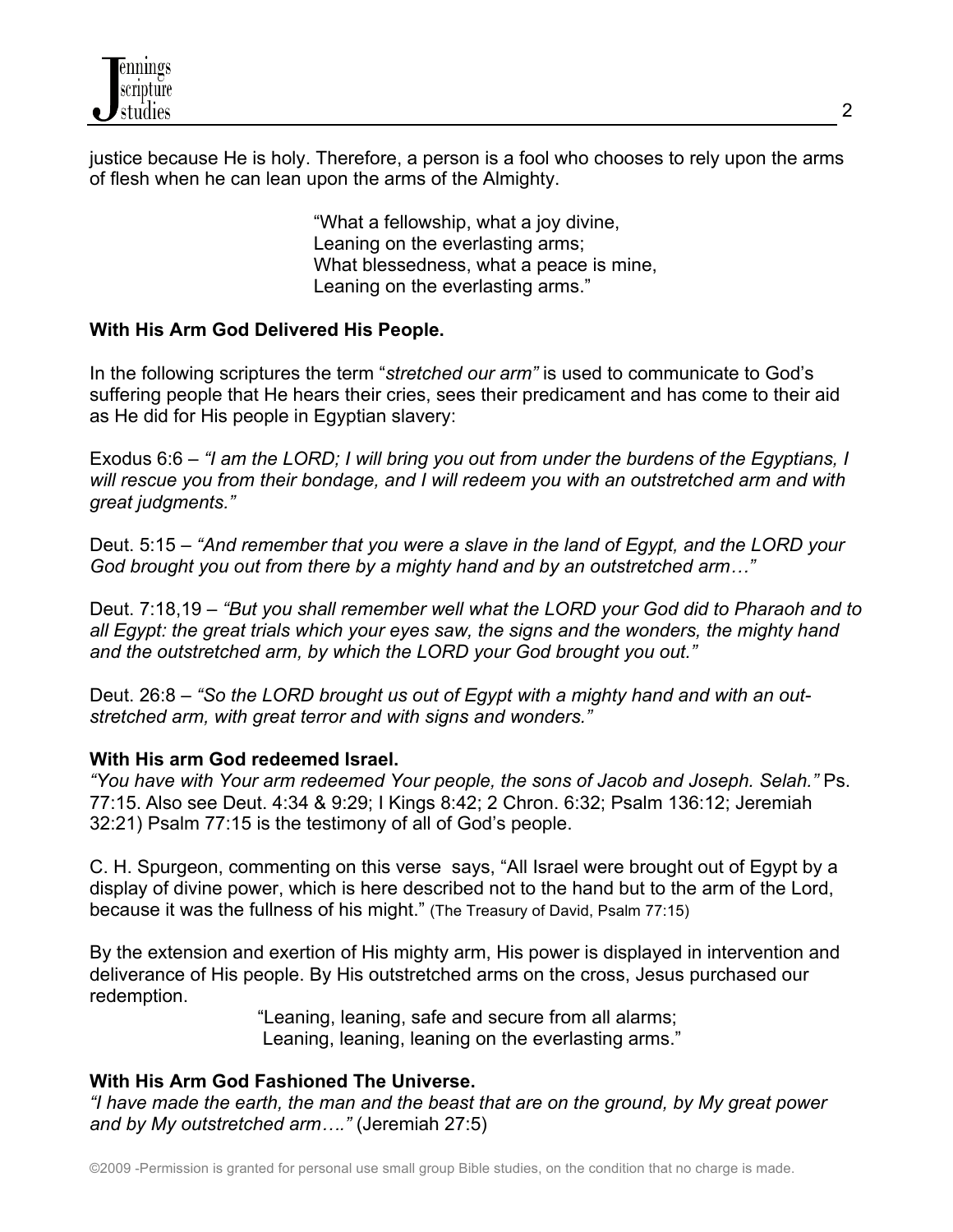*"Ah, Lord GOD! Behold, You have made the heavens and the earth by Your great power and outstretched arm. There is nothing too hard for You."* (Jeremiah 32:17)

> "O how sweet to walk in this pilgrim way, Leaning on the everlasting arms; O how bright the path grows from day to day, Leaning on the everlasting arms."

## **With His Arm God Will Regather Israel.**

*"As I live," says the Lord GOD, "surely with a mighty hand, with an outstretched arm, and with*  fury poured out, I will rule over you. I will bring you out from the peoples and gather you out of *the countries where you are scattered, with a mighty hand, with an outstretched arm, and with fury poured out."* (Ezekiel 20:33,34)

> "Leaning, leaning, safe and secure from all alarms; Leaning, leaning, leaning on the everlasting arms."

## **With His Arms God Upholds Us.**

*"The eternal God is your refuge, and underneath are the everlasting arms."* (Deut. 33:27)

The parting words of Moses to the children of Israel are full of promise for. We too have the assurance of God's undergirding support for our lives. We cannot sink beneath the arms everlasting!

A young couple and their two-year-old daughter were traveling by train. The youngster was standing up looking out the window. Mom and dad wanted to support her to keep her from tumbling off the seat, however she refused all efforts of help. She was exclaiming gleefully at the objects she saw outside the train window. Suddenly, the train entered a tunnel. Everything became pitch black. The father was surprised when two tiny arms clasped his neck tightly.

When life is going smoothly we tend to be independent and self-sufficient. We think we can manage affairs ourselves. But sooner or later we enter tunnels. They may be the dark tunnels of disappointment, financial disaster, grief or loss of health. It is then that we reach out for help. Fortunately, the Christian has help present and available at all times. Our heavenly Father has been there all the time, although we may not have been conscious of his nearness. His arms are ever beneath us.

*"He will feed His flock like a shepherd; He will gather the lambs with His arm, and carry them in His bosom, and gently lead those who are with young.* (Isaiah 40:11)

What a beautiful image these words forms in our minds; what wonderful words and what comforting thoughts! How could be we safer anywhere else than in the arms of the Almighty?

There are times in life when we are in danger, or in difficulty or in over our heads. Sometimes life seems to be more than we can handle; problems seem to come one on top of another and we are at wit's end; we find ourselves facing issues at home with our families, or at work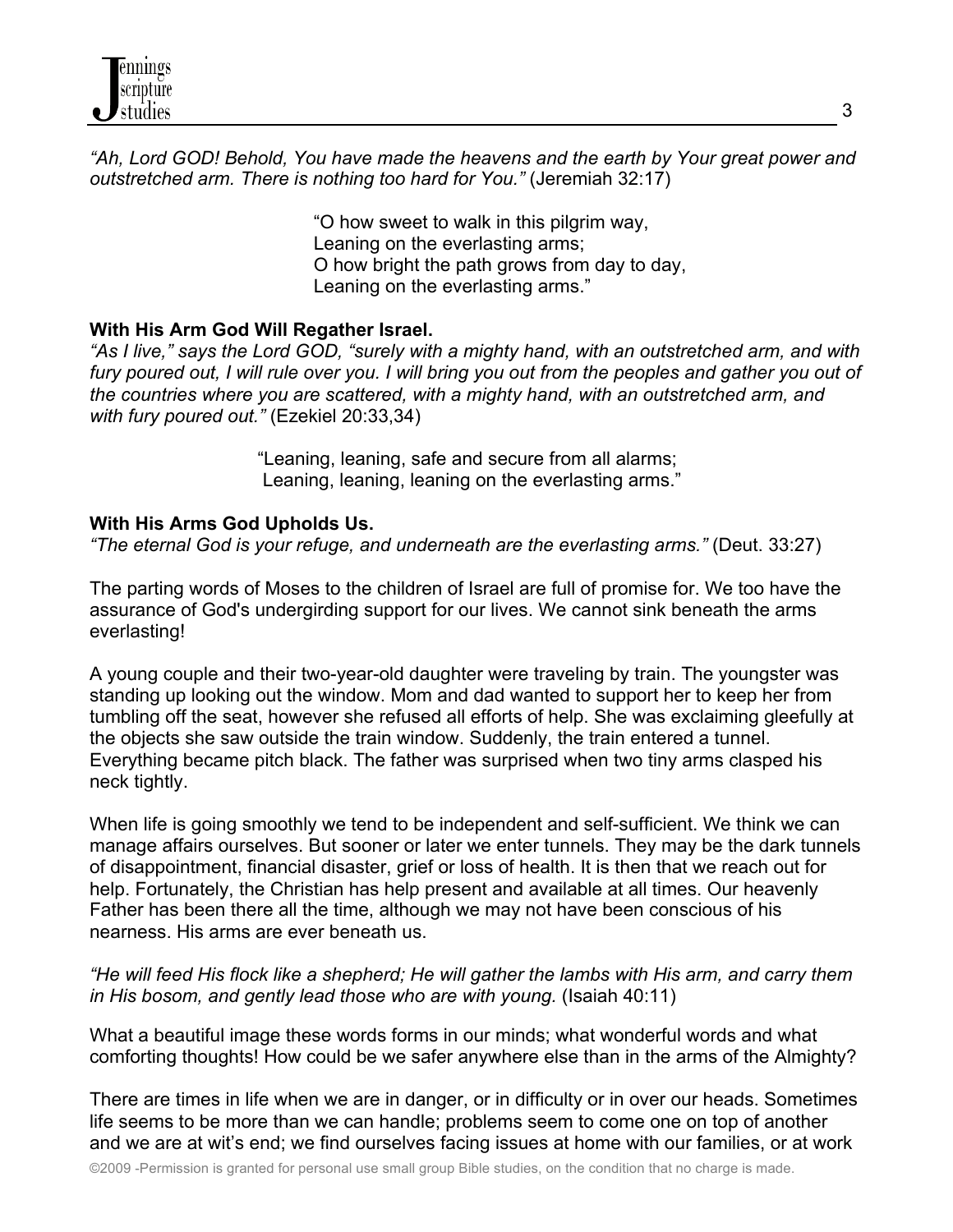and we wonder how much more we can take; we suddenly find ourselves diagnosed with a terrible, even life threatening illness or disease.

Life can be hard, challenging and seem unfair. However, no matter how desperate the situation, God is always there with us. No matter how great the storm, how deep the waters or how dark the night we are always safe in His arms.

*"Jesus ……. said to them, "Let the little children come to Me, and do not forbid them; for of such is the kingdom of God. Assuredly, I say to you, whoever does not receive the kingdom of God as a little child will by no means enter it." And He took them up in His arms, put His hands on them, and blessed them."* (Mark 10:15-16)

We are all little children - children of God, no matter how old we are. And, no matter how difficult our life becomes; no matter what dangers we face, all of us need to be reminded that we are held safely and securely in the arms of a loving and caring Savior. He never forgets us, never leaves us alone, never abandons us. They are arms that caress and arms that bless.

When Saladin, the Moslem sultan and hero, looked at the battle sword of Richard the Lion-Hearted, he was astonished that a blade so ordinary could have done such wonders on the battlefield. In response, Richard bared his muscular arm and said, "It was not the sword, Saladin; it was this arm that did the great things!"

We must remember that *"The LORD has made bare His holy arm in the eyes of all the nations."* (Isaiah 52:10) His arms are arms of salvation, strength and safety and security.

> "What have I to dread, what have I to fear, Leaning on the everlasting arms; I have blessed peace with my Lord so near, Leaning on the everlasting arms."

# **Application**

We can become an extension of God's arms when we surrender to Him for salvation and service. We can be God's feet walking with the lonely; God's hands helping the helpless; God's voice encouraging the discouraged; God arms lifting the downcast.

Leslie Weatherhead was a pastor of London's City Temple. He told about a difficult pastoral call he once made to a grieving family:

> "In one corner an old white-haired woman sitting in a low chair, her face half hidden by her hand. . . . Her other hand is on the shoulder of a younger woman, little more than a girl, who is sitting at her feet. There is a fire in the grate. . . . The younger had only been married three months, and then death stalked her. . . husband through pneumonia, and brought him down at last. It was the day after the funeral. Suddenly the younger